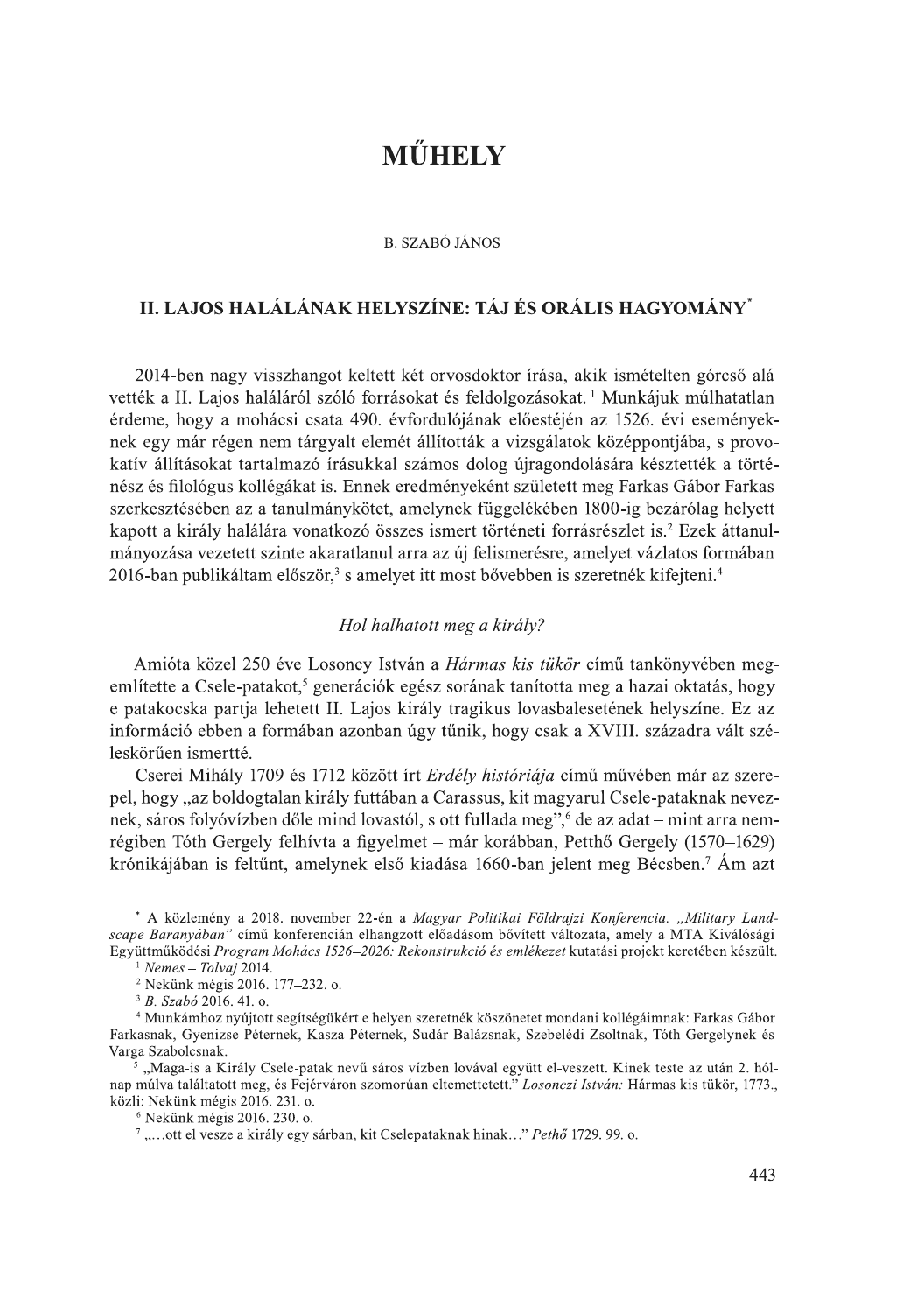csak nemrég derítette ki szintén Tóth Gergely, hogy Sigler (Siegler) Mihály (?–1581) brassói iskolarektor, szebeni jegyző<sup>8</sup> említette valójában először a király halála kapcsán ezt a lokalizációt az általa írt kronológiában. Szerinte egy mocsaras helyen, a Cselepatakapatakban "in loco palustri, in rivulo Czelepataka" találtak rá a király holttestére.<sup>9</sup> Sigler munkája a XVIII. század közepéig ugyan csak kéziratban létezett, de ettől függetlenül ismerhette és használhatta azt Cserei is, akinek a műve bár az 1850-es évekig szintén csak kéziratban terjedt, mégis rendkívül nagy népszerűségnek és ismertségnek örvendett.

A 2016-ban megjelent forrásgyűjteményből azonban az a meglepő tény világlott elő, hogy az eseményhez közeli híradások túlnyomó részében nyomát sem találjuk a Cselepataknak. Folyóvíz helyett ugyanis általában valamiféle sáros, mocsaras területet jelöltek meg ezek a tudósítások: Lajos sógora, Ferdinánd főherceg szerint a király a csata után "megpróbált elmenekülni, ám mocsaras részre tévedt és ott megfulladt", majd hozzátette, hogy egyéb híresztelések ellenére ő maga is ezt a verziót tartja hihetőnek.<sup>10</sup> Szeptember 20-án Pettauból azt jelentették, hogy Lajos "menekülőfélben a vesztett csatából egy mocsár felé indult, a lova megbotlott, és ő a nehéz páncél miatt nem tudott onnan kijönni. s ezért ott meg is fulladt".<sup>11</sup> Egy veronai eredetű velencei forrás szerint egy Pécshez közeli mocsaras helyen történt a vereség, ahol a király megfulladt.<sup>12</sup> Egy másik velencei informátor, Fazio de Savoia hasonlóan, de bővebben számolt be a történtekről: "a király lóháton ugratott a mocsárba, ám a ló nyakig elmerült az ingoványban. A király segítségért kiáltott, így leemelték a lóról, majd átsegítették egy másikra, de alighogy elindult, az is elsüllyedt. A király ismét segítséget kért, de mikor leemelték a sisakját, látták, hogy már fuldoklik, és rögtön meg is halt az emberei keze között."<sup>13</sup> A velenceiek Boemó álnevű kéme szerint pedig "egy Báta nevű helyre érve" történt az eset, amikor a király át akart gázolni egy mocsáron, ám a túlpartra átérő kamarását követve páncélozott lovával elsülylyedt Trepkával és másokkal együtt a posványban.<sup>14</sup>

Maga Szapolyai János vajda nem sokkal az esemény után, november 11-én azt írta a lengyel kancellárnak, Krysztof Szydlowieckinek, hogy Fehérváron "néhai felséges Lajos urunknak, a boldog emlékezetű elődünknek, Magyarország és Csehország stb. királyának minap az iszapból – a már kiszáradt örvényből, melybe vigyázatlanul beleesett – kiásott és a nagyobbik egyházban igen nagy tisztelettel elhelyezett élettelen teste feküdt".<sup>15</sup> Oláh Miklós pedig 1530-ban azt írta a pápának: "Királyunkat valami balsors, ahogyan menekülni akart az ellenség elől, egy Mohácson inneni [azaz északra fekvő] mocsárba vitte, ahonnan ki nem lábolhatott, mert lova, ahogy megrántotta a kantárt, összerogyott, s ott pusztult el ő nyomorultul, nem lévén segítségére övéi közül senki."<sup>16</sup>

Azon személyek tudósításai, akik épp Mária királyné közelében tartózkodtak amikor megkapta férje halálhírét, némileg árnyaltabban fogalmaztak. A pápa követe, Burgio

<sup>&</sup>lt;sup>8</sup> Lőkös Péter: Michael Sigler. In: MAMŰL X. 2010. 301-302. o.

<sup>&</sup>lt;sup>9</sup> Lásd Tóth (kézirat, megjelenés alatt).

<sup>&</sup>lt;sup>10</sup> Nekünk mégis 2016. 184. o.

<sup>&</sup>lt;sup>11</sup> Nekünk mégis 2016. 186. o.

<sup>&</sup>lt;sup>12</sup> Nekünk mégis 2016. 188. o.

<sup>&</sup>lt;sup>13</sup> Nekünk mégis 2016. 184. o.

<sup>&</sup>lt;sup>14</sup> Nekünk mégis 2016. 200. o.

<sup>&</sup>lt;sup>15</sup> Nekünk mégis 2016. 199. o.

<sup>&</sup>lt;sup>16</sup> Nekünk mégis 2016. 206. o.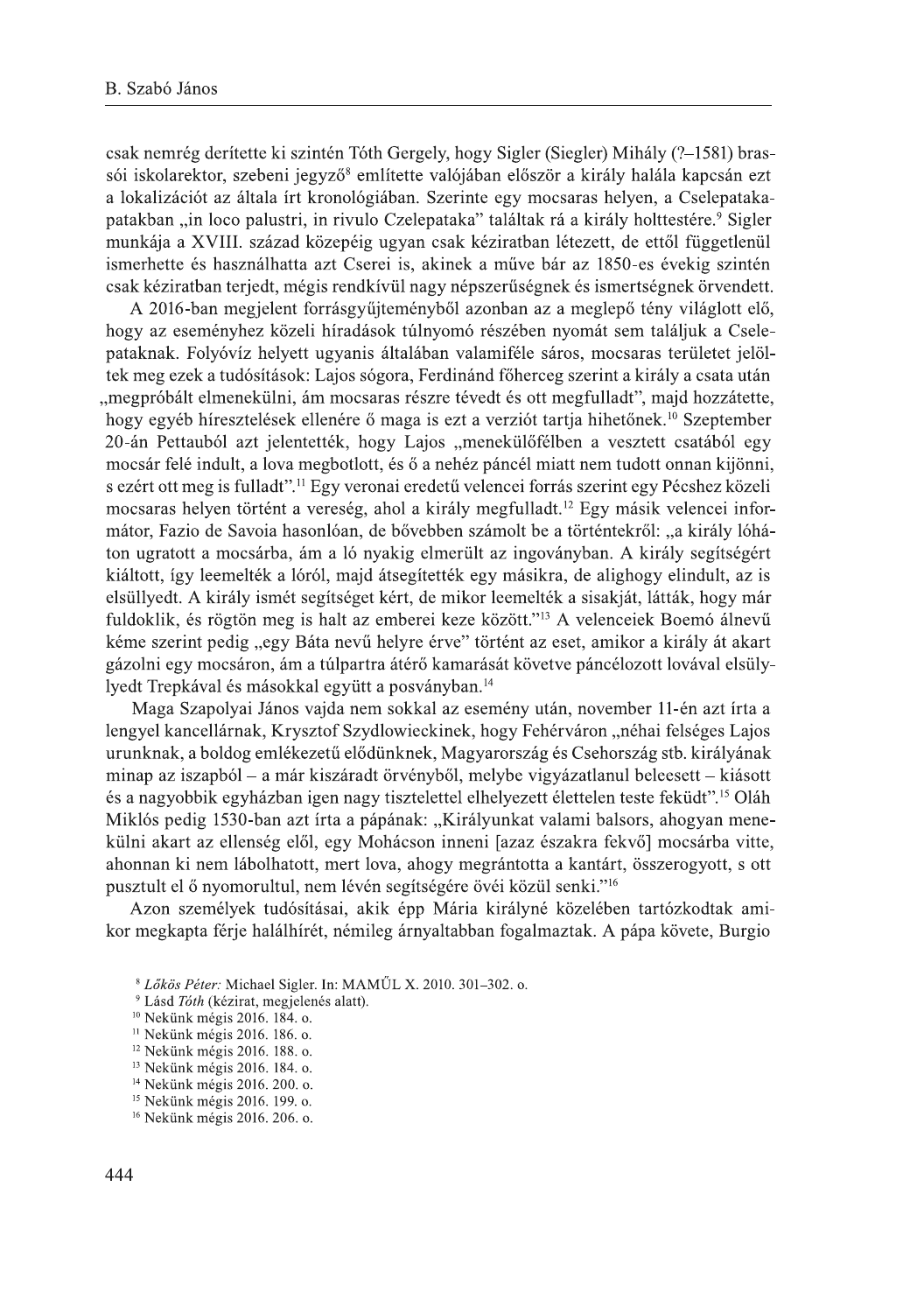bárója szerint "menekülés közben elérték a Duna egy kis ágacskáját, de mikor átkeltek volna, a király lova megbokrosodott, felágaskodott a vízben. Őfelsége pedig, akinek nehéz volt már a páncél és fáradt is volt már, leesett a nyeregből és belefulladt a patakba".<sup>17</sup> Egy cseh úr minden bizonnyal magára Czetriczre hivatkozya azt állította, hogy Lajos "valamilyen víz felé került, mint hallom a Duna egyik mellékága felé. A víz nagyon megáradt, s amikor át akart ugrani rajta a lovával, leesett és megfulladt."<sup>18</sup> Thurzó Elek kincstartó pedig a Duna valamely mély kiöntését említette a szerencsétlenség helyszíneként.<sup>19</sup>

A helyszín beazonosításánál tehát többször is visszatér a Duna említése. A Habsburgok humanista tollforgatója, Johannes Cuspinianus szerint "a szétbomlott hadsereg magával ragadta az övéi által rosszul őrzött királyt, aki mindenki várakozása ellenére beleugratott egy tóba, amit a Duna kjöntése alkotott. És most nem voltak, akik a szentséges királyt megszabadítsák fegyverétől, alámerült a vízbe, és a tó elnyelte, mint egykor Decius császár veszett oda hasonló ütközetben."<sup>20</sup> A Duna kiöntését említette a cseh krónikás, Jan Dubravius is.<sup>21</sup>

A legpontosabb lokalizáció azonban kétség kívül a csatában is részt vevő Brodarics kancellár művében maradt fenn: "Mohács fölött fél mérföldnyire egy falucska alatt, melyet Cselének nevezünk, és amely környék akkor a Duna áradása miatt a szokásosnál több víz alatt állt, egy meredélyes szakadékban találták meg a király testét, akiről némelyek azt mondták, hogy maga is amott esett el, itt fulladt vízbe lovastul úgy, ahogy volt, fegyverben, amely helyen sokan mások is elvesztek, és a közelben megtalálták Trepka András és Aczél István testét."<sup>22</sup> Vagyis itt felbukkan már egy konkrét település, Csele neve is, erről pedig tudható, hogy ez a falu Mohácstól északra, a Duna jobb partján állt egykor.<sup>23</sup>

Verancsics Antal esztergomi érsek (1504–1573) történeti iratai között fennmaradt egy rövid magyar nyelvű feljegyzés, ami évkönyvszerű tömörséggel számol be a XVI. század első felének eseményeiről. Eszerint "Lajos király az hadból megfutamík, ki csakugyan ottan Cselénél egy fogban a sárban vesze... János vajda Fejérvárra mene, az Lajos király testét meghozatá az mohácsi mezeiről a sárból, kinek testít az halászok sárban benyomták vala, hogy az terek meg ne találná."<sup>24</sup>

A szövegben említett "fog", azaz fok igen fontos szerepet játszott a régi magyar folyóparti víz- és halgazdálkodásban: foknak hívták azt a vágatot, amin keresztül a víz áradáskor ki tudott lépni a folyómederből, és apadáskor pedig az ártéren rekedt víz vissza is folyhatott. Andrásfalvy Bertalan, a kérdés legjobb néprajzi szakértője így magyarázta ennek rendszerét: "Az évenként felülről, főként a Dunán érkező nagy víztömegeket mesterséges fokok, csatornák segítségével szétvezették a hatalmas ártér minden zugába, a halászó víznek alkalmas tavakba és mélyedésekbe, a kaszáló rétekre, a gyümölcsösök aljába

<sup>17</sup> Nekünk mégis 2016, 176, o.

<sup>18</sup> Nekünk mégis 2016. 201. o.

<sup>19</sup> Nekünk mégis 2016. 190. o.

<sup>20</sup> Johannes Cuspinianus buzdító beszéde a Szent Római Birodalom fejedelmeihez és előkelőihez, 1526 vége: Nekünk mégis 2016. 205. o.

<sup>21</sup> "Azonban a király is lovastul belekeveredett a Duna egyik közeli kiöntésébe, beleesett a vízbe, és mielőtt vezetője észrevette volna a bajt és segítségére siethetett volna, elmerült." Jan Dubravius, 1552., közli: Nekünk mégis 2016. 213. o.

<sup>22</sup> Nekünk mégis 2016. 204-205. o.

<sup>23</sup> Baranya megye 1982. 419. o.

<sup>24</sup> Nekünk mégis 2016. 214. o. Lásd ugyanerről egy ismeretlen feljegyzését: Nekünk mégis 2016. 204. o.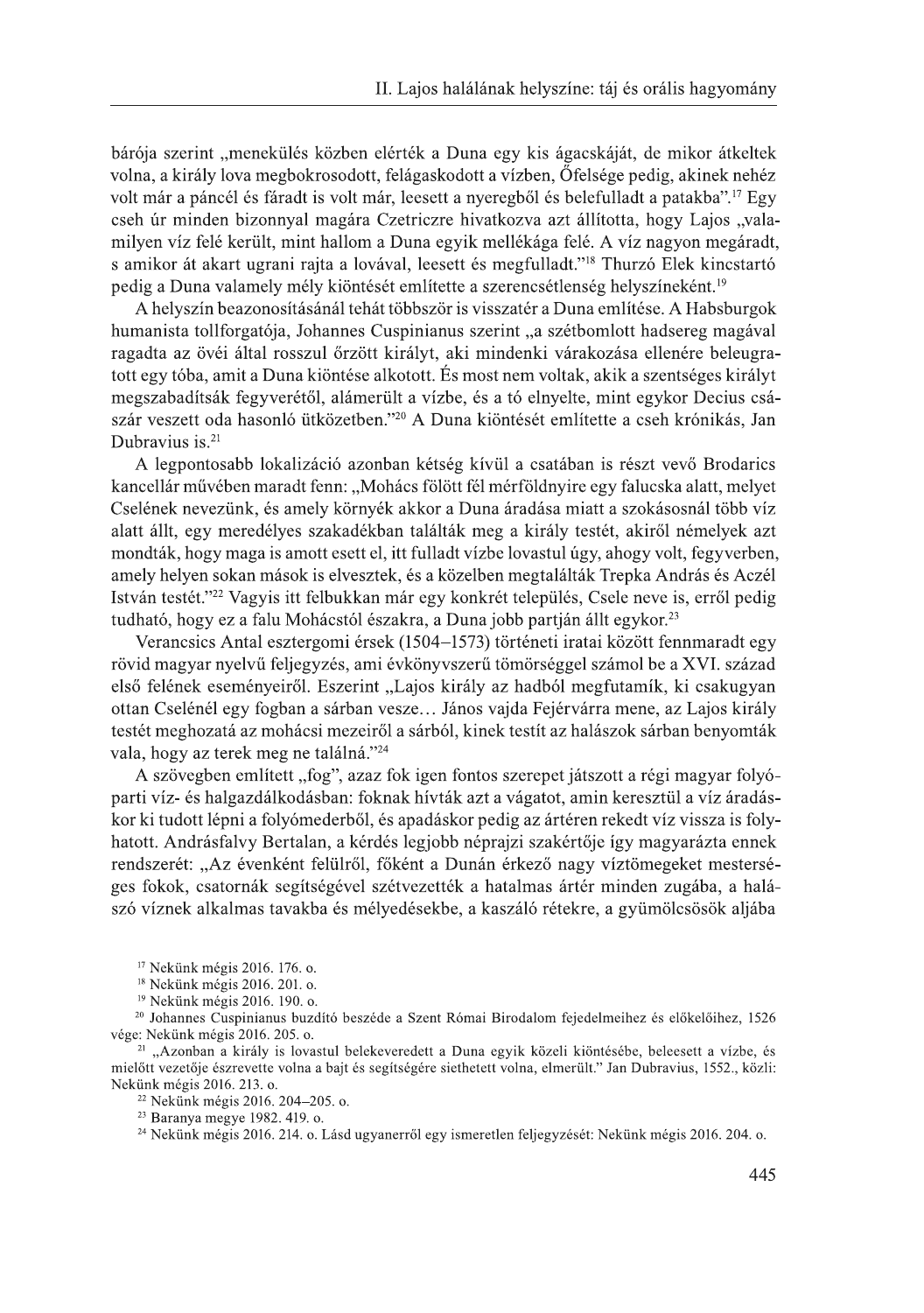és legelőkre, majd az apadás idején lehetővé tették a vizek visszakerülését a mederbe... Azokat a vízkapukat, melyek közvetlenül a folvóvíz medréből nyílnak, elsődleges fokoknak nevezhetjük. Legegyszerűbbek ezek közt is azok, melyek egy lefűződött holtágba, morotvába vezetik a folyó vízét... fokok segítségével feltöltött tavak és medrekből további területekre, tómedrekbe, alacsonyabb fekvésű lapokba, palékba lehetett vezetni a vizet. Ezeket másodlagos fokoknak nevezhetjük. Gyakran egy fok egész sor tavakká felduzzadó, mélyebb helyet láthatott el vízzel... Síkabb terepen először keskeny árkot (a vízépítés szakkifejezésével vezérárkot) vájtak, majd a víz maga segítette kimosni medrét. Másutt komoly méretű földmunkát végeztek. Börzsöny Pál fokáról mondják, hogy vannak szakaszai, ahol olyan meredek, hogy »nem is lehet benne itatni, mérhetetlen mélysége van«, vagyis a csatorna jelentős magasságú ártéri emelkedéseket vág át... Az ártérben minden tónak tehát volt foka. Gyakran csak a tavat nevezik meg a helynévgyűjtők, a fok említése nélkül, gyakran fordítva, a fokot említik és beleértik a hozzátartozó tavat is."25

Ha a menekülő király 1526. augusztus 29-én az esti felhőszakadásnak köszönhető áradáskor netán tényleg egy ilyesféle időszaki "halastó", hirtelen felduzzadt vizében lelte volna halálát, akkor már az is érthető lenne, hogy miért épp környékbeli halászok találhattak rá a holttestére. Ezt az elbeszélést támogatja az az 1527. június 4-én kelt oklevél is, amiben az áll, hogy "Báthory István... ezennel tanúsítjuk, hogy nemes mlatoviti Horváth Márton néhai felséges Lajos király úrnak a pecsétgyűrűjét – amelyért felséges Mária királyné úrnő ... küldte el a közelmúlt napokban azokhoz a jobbágyokhoz, akik néhai Lajos király úrnak az öltözékét a mohácsi mezőről magukkal vitték – jelenlétünkben hűségesen átszolgáltatta a királyné őfelségének, amelyet azután őfelsége a tanácsos urak jelenlétében szétvágatott." Vagyis a király pecsétgyűrűjének felkutatása azért járhatott sikerrel, mert már korábban a nyomára bukkantak azoknak a jobbágyoknak, akik magukhoz vették a király holttestén talált értékesebb holmikat.

Erre a lehetőségre – minden egyéb argumentáció nélkül – már 1976-ban felhívta a figyelmet Kiss Béla, aki a Vigíliában közölt cikkében megemlített egy 1323. évi oklevelet is, amiben a nyúlszigeti apácák cselei birtokának kilenc halastaváról esett szó.<sup>26</sup> A szerző ezek közül többnek a nyomait is látni vélte, s azt is feltételezte, hogy "ezek bizonyára a[z oklevélben közölt] birtokháborítás után 200 évvel, a mohácsi csata idején már gondozatlanok és a gyakori esőzések következtében mocsarasokká váltak. Sajnos, eddig csak kettőnek elmosódott maradványait találtuk meg."27

Bár a Csele-patak torkolatához közeli folyópart eróziója jól adatolható már a középkorból is, hisz például 1281-ben Jenő határjárásában említenek egy Feldwar nevű helyet, amiről az 1437. évi határjárásban már azt állítják, hogy elnyelte a Duna, azért a környéken azonban számos halastóról maradt fenn tudósítás a török korból is, így valójában nincs okunk feltenni, hogy gondozatlan tavakkal számolhatnánk a térségben.<sup>28</sup>

<sup>&</sup>lt;sup>25</sup> Andrásfalvy 1975. 159-160. o.

<sup>&</sup>lt;sup>26</sup> AkO VII. 1991. 67. o.

<sup>&</sup>lt;sup>27</sup> Kiss 1976. 510. o.

<sup>&</sup>lt;sup>28</sup> Baranya megye 1982. 516. o. Gyenizse Péter azonban a pécsi konferencián megerősítette, hogy a számottevő erózió és a kései mesterséges szabályozás miatt a Csele torkolatvidékén a halastavak fekvésének rekonstrukciója ma már nem lehetséges.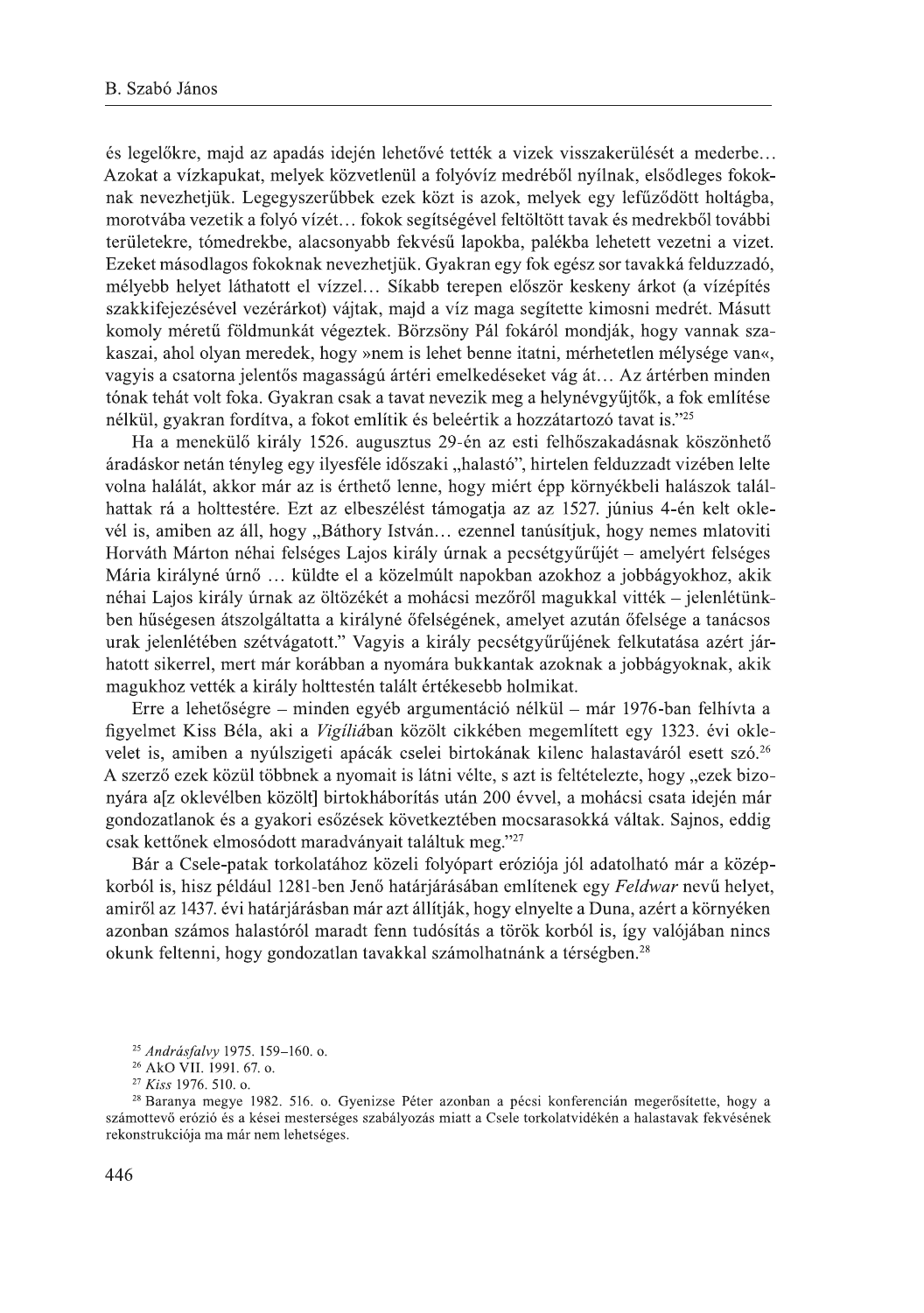#### Kinek az elbeszélése szerint?

Ha most eltekintünk az utóbbi időben "megszaporodott" spekulatív királyi kísérőktől.<sup>29</sup> akkor az ismert forrásokból egy igen kicsi menekülő csapat képe rajzolódik ki II. Lajos körül. Thurzó Elek tárnokmester úgy tudta, hogy a király sebesülten harmadmagával hagyta el a csatateret,<sup>30</sup> egy Antwerpenből kelt tudósítás szerint pedig a király négy emberével menekült el az ütközetből.<sup>31</sup> Mindez lényegében egybevág azzal, hogy a túlélő Czetritz mellett Brodarics még Aczél István pozsonyi várnagy nevét említette, aki tudomása szerint szintén itt és ekkor vesztette életét, és a testét meg is találták.<sup>32</sup> A velenceiek kéme szerint pedig a király "Trepkával és másokkal együtt" süllyedt el, s őt említi a király holttestének megtalálásáról beszámoló Sárffy-levél is, ami szerint "egy kicsit továbbmentünk, találtunk egy élettelen testet, melyben felismertük őfelsége udvarmesterének, Trepkának [a király lengyel udvarmesterének] hulláját. Ezután még sok holttestet vizsgáltunk meg, de őfelsége testét nem találtuk meg ezek között. Nem messze ettől a mocsártól végre egy friss sírdombot pillantottunk meg, s az alatt – mintegy isteni útmutatásra – a királyi felség elhantolt holttestét találtuk meg."33

Azaz azon a helyen, ahol a király holttestét keresték, Trepka mellett mások is életüket vesztették – az azonban ebből a levélből nem derül ki, hogy ők is mind a király kíséretében érkeztek-e ide. Az azonban bizton megállapítható, hogy a király társai közül háromnak ugyan ismert a neve, közülük azonban biztosan csak egy élte túl a menekülést. A 2016. évi tanulmánykötet egyik kulcsmondata így kétség kívül Kasza Péter éleslátását dicsérte: "a történetben Czetricz Ulrich mindenképpen kulcsfigura. Nemcsak az azonosításban játszik főszerepet, de minden, amit Lajos haláláról tudunk, így vagy úgy az ő tanúságtételére vezethető vissza: ő számol be Máriának a király haláláról és annak módiáról; ezt a verziót jelenti Rómának Burgio nuncius, és erről tudósítnak a Habsburg-udvar levelei, valamint Brodarics Historiaja is."34

Hogy Czetritz elbeszélése – minden részletében – igaz volt-e, ma már eldönthetetlen.<sup>35</sup> Már csak azért is, mert jelenlegi tudomásunk szerint senki nem vette a fáradtságot, hogy ezt az elbeszélést teljes egészében írásban rögzítse, így csupán az elbeszélés kulcsmozzanatait tartalmazó különféle utalásokra hagyatkozhatunk. Sőt, a Sárffy-levélből az is kitűnik, hogy mindaddig, amíg Ceztritz útmutatása alapján el nem jutott a kereső csapat a király halálának helyszínére, s meg nem találták II. Lajos holttestét, valószínűleg kétség övezte a kamarás beszámolóját: "Legyen róla meggyőződve főtisztelendő uraságod, hogy mindaz, amit Czettrich annak idején a király haláláról elmondott, a színigazság volt. Mert mikor ahhoz a helyhez közeledtünk, s még oda sem értünk, már Czettrich ujjával mutatta meg azt a helyet".<sup>36</sup> A túlélő beszámolójának összességben egy kerek és hihető történetet

- <sup>32</sup> Nekünk mégis 2016. 204-205. o. <sup>33</sup> Nekünk mégis 2016. 196. o.
- 

<sup>34</sup> Kasza 2016. 77. o.

<sup>35</sup> Maga Kasza Péter is igyekezett mérlegelni tanulmányában ez ügyben az összes felmerülő lehetőséget. Kasza 2016. Lásd még Farkas 2016. o.

<sup>36</sup> Nekünk mégis 2016. 196. o.

<sup>&</sup>lt;sup>29</sup> Lásd Botlik – Nemes – Tolvaj 2016. 9. o.

<sup>&</sup>lt;sup>30</sup> Nekünk mégis 2016. 190. o.

<sup>&</sup>lt;sup>31</sup> Nekünk mégis 2016. 185. o.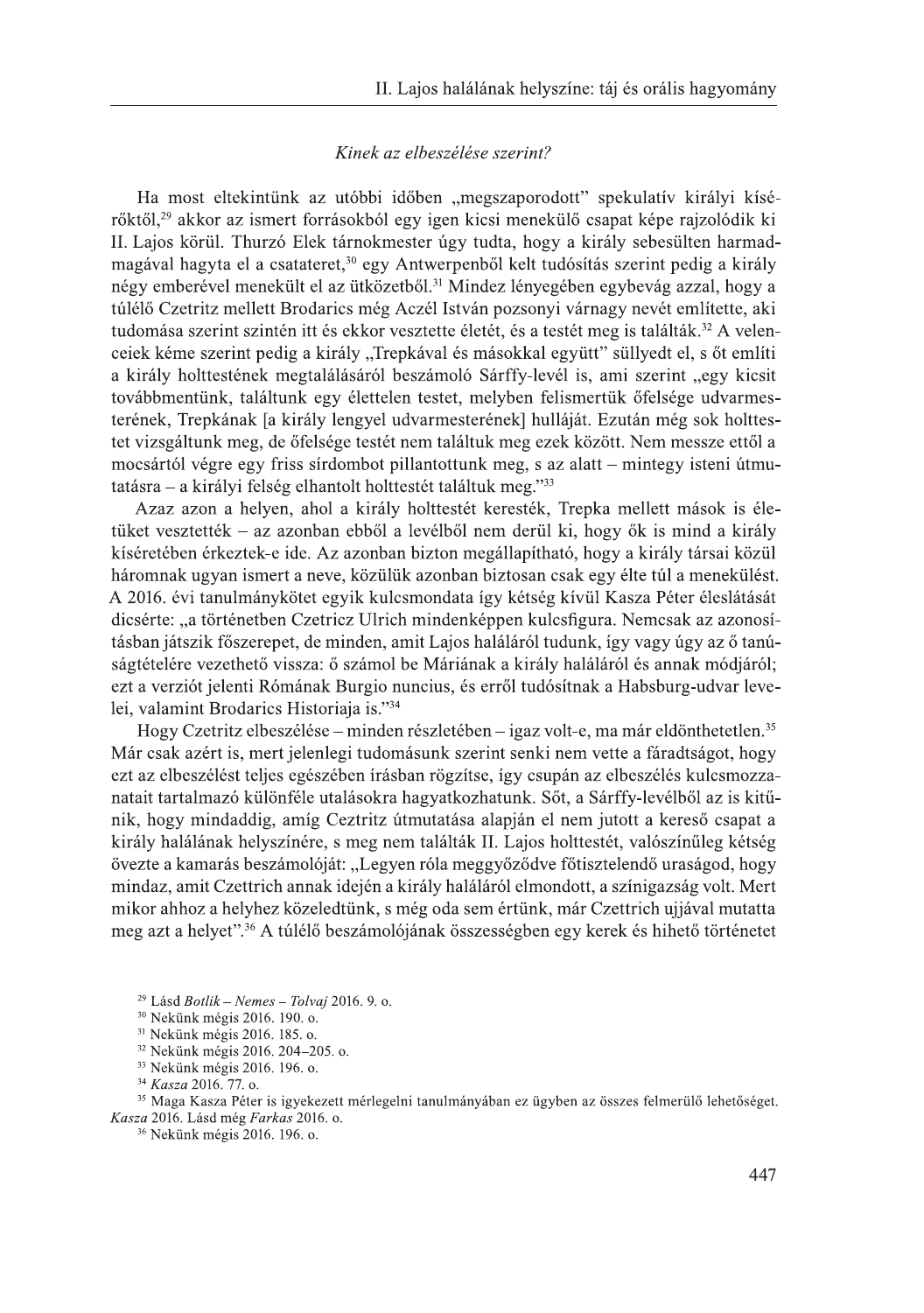kellett tartalmaznia a király és kísérete vesztéről: hogy a nyilványaló információvesztés dacára lehet-e mód ennek legalább részleges rekonstruálására, arra a következőkben próbálunk fényt deríteni.

# A helyi hagyomány jelentősége: a "Horthy-kanyar" effektus

Mivel a Sárffy-levél szerint a király holttestét egyszer már valakik megtalálták és hevenvészve el is temették, s Báhori István nádor 1527, évi oklevele és a Memoria Rerum feljegyzése együttesen valószínűsíti, hogy ezek a személyek helyi halászok voltak, számolnunk kell egy, a Czetritz-féle elbeszélésétől lényegében független helyi hagyomány létezésével is, amelynek – ha a király halálának részleteiről nem is tudott, de –, tartalmaznia kellett a helyszínre vonatkozó ismereteket. Mivel a XVI. században Konstantinápoly felé tartó diplomáciai missziók rendre megpihentek Mohácsnál, s ezek tagjai – egyfajta poszt-katasztrófa turistaként – igyekezetek legalább hajójukról megtekinteni az 1526. évi események helyszíneit, több írástudó feljegyzésében szóba is kerülnek ezek a helyi kalauzok által bemutatott helyszínek.

Kérdés, hogy hihetünk-e az 1573-ban erre utazó Stephan Gerlach evangélikus lelkész,<sup>37</sup> vagy az 1577-ben itt megforduló Salomon Schweigger német evangélikus lelkész, vagy netán a Mohácsot 1587-ben felkereső Reinhold Lubenau königsbergi gyógyszerész feljegyzéseinek. Néhány kollégám kétkedése ellenére<sup>38</sup> magam úgy vélekedem, hogy a XVI. század tekintetében – amikor még biztosan számolhatunk a térségben az 1526 előtti lakosság kontinuus jelenlétével –, igen. Ennek lehetőségét egy XX. századi párhuzammal is meg kívánom világítani.

A családom abonyi, s gyermekkoromban Abonyból Cegléd felé utazva a régi 4-es főút – a mai 40-es út – egy szakaszánál gyakran hallottam édesapámtól, hogy azt a helyet Horthy-kanyarnak hívják, mert Horthy Miklós kormányzó még a II. világháború előtt autóbalesetet szenvedett ott, s ha Horthy akkor netán meghal, bizonyosan másként alakul később a magyar történelem... Némi böngészés után kiderült a Magyar Távirati Iroda iratanyagából, hogy 1932 nyarán azon a helyen ténylegesen autóbaleset érte a kormányzót, akinek azonban haja szála sem görbült.<sup>39</sup> Az esemény tehát tulajdonképpen teljesen jelentéktelen volt, ezen az alattomos útszakaszon később azonban valóban több súlyos és halálos baleset is történt, ám a helyi szájhagyomány mégis a leghíresebb "áldozatról" nevezte el a helyet, amit 70-80 év távlatából is pontosan be tudtak azonosítani a helyiek -

<sup>&</sup>lt;sup>37</sup> "Aztán megtekintettük a helyet, ahol Lajos király a csatából menekülve átlovagolt a mocsáron. Már átért, azonban lovával elesett, vízbe veszett, megfulladt. Ezt egy öreg magyar mutatta meg nekünk, aki velünk utazott, és maga is részt vett a csatában." Idősebb Stephan Gerlach, 1573., közli: Nekünk mégis 2016. 219. o. <sup>38</sup> Farkas 2016. 137. o.

<sup>&</sup>lt;sup>39</sup> 1932. június 26. A Magyar Távirati Iroda jelenti: "Nagybányai vitéz Horthy Miklós, Magyarország kormányzója szombaton Budapestről automobilon Kenderesi birtokára utazott. Útközben Cegléd és Abony között a kanyarodónál a gépkocsi, első kerekének gumiabroncsa defektust kapott, aminek következtében a gépkocsi az esőtől síkos úton az útszegő kőnek futott. Az ütődés ereje eltörte a gépkocsi kormánykészülékét. A kormányzót semmiféle sérülés nem érte és ugyancsak teljesen sértetlen maradt a kíséretében lévő Koós Miklós alezredes szárnysegéd is. A kormányzónak a sofőr mellett ülő inasa az odaütődéskor előrebukott és felső ajka kissé megsérült. A kormányzó a közeli vasúti őrházhoz ment és elbeszélgetett a vasúti őrrel, amíg a debreceni gyorsvonat megérkezett. A vonatot megállították és a kormányzó kíséretével beszállt a vonatba, ahol egy első osztályú fülkében helyezkedett el"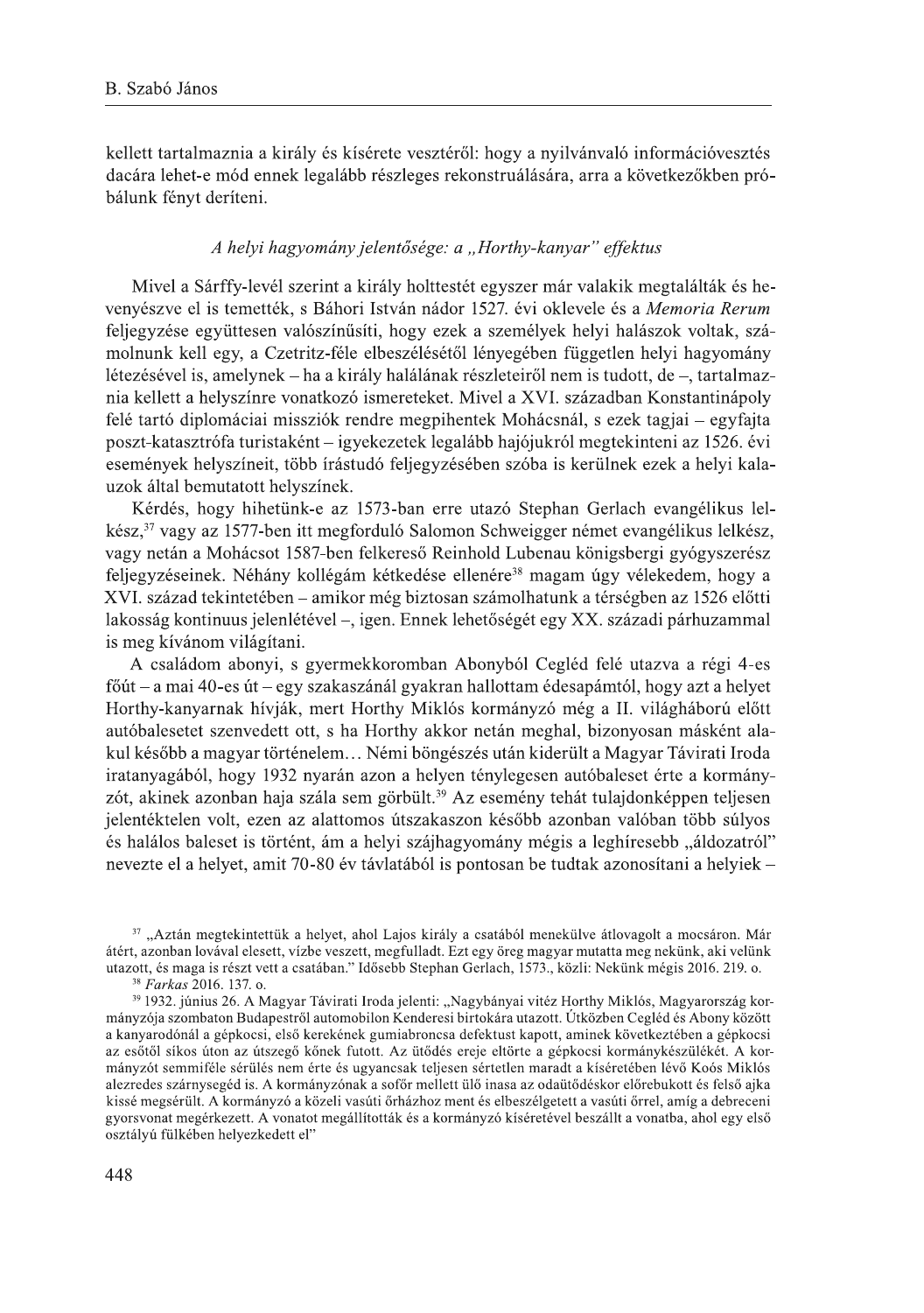édesapám is a baleset után négy évvel később látta meg a napvilágot –, jóllehet 1945 után nemhogy "emléktábla" nem hirdette az esemény emlékét, de még magáról a kormányzóról sem volt ajánlatos beszélni, a "híres emberrel" történt "történelmi" esemény emléke mégis töretlenül élt, sőt él tovább napjainkig.<sup>40</sup> Nem nagyon lehet tehát okunk kétségbe vonni, hogy 1526 után a mohácsiak számára is fontossá válhatott egy valóban történelmi jelentőségű esemény emlékezete...

#### Rekonstruálhatók-e a fennmaradt töredékekből az egykori narratíva egyes részletei?

A különféle beszámolóknak van néhány figyelemre méltó pontja, melyek segíthetnek jobban elképzelhetővé tenni az egykori szituációt. Reinhold Lubenaunak "egy malom mellett megmutatták a helyet, ahol Szülejmán Lajos királyt 1526 augusztus 29-én megfutamította, a király hadi népét legyőzte, és a király a lovával a malom közelében a mohás helyen felbukott és a mocsárba fulladt."41

A király halálának színterét hajóról szemlélő Antonio Pigafetta megjegyezte erről 1585-ben kiadott könyvében, hogy "a király a seregére mért megsemmisítő csapás után a szokott úton Buda felé menekült, és belefulladt egy olyan sekély mocsárba, ahol nyolc döglött ló sem férne el. Ez az ingovány vagy mocsár a csatatértől egy jó olasz mérföldnyire található, nem messze a Dunától, egy kis domb tövében. A domb és a Duna között, alig egy nyíl-lövésnyi távolságban több áthatolhatatlan mocsaras terület is van, amelyeken csakis egy igen keskeny, a mocsaras területeket összekötő, és a Duna felé vezető fahidacskán lehet keresztüljutni. A király, mikor át akart rajta haladni, látta, hogy tele van a csatából menekülő szekerekkel és egyéb akadályokkal, mégis megpróbált rajtuk áttörni nagy sietve, így a híd melletti mocsárba ugratott, de balszerencséjére lovával egvütt belefúlt." <sup>42</sup>

Az eseményről a XVII. század derekán író Ibrahim Pecsevi, aki fiatal kora, tehát az 1580-es évek óta jól ismerte ezt a vidéket, azt állította, hogy "mikor a levert király a csatából elűzetvén menekülés közben a síkság szélén lévő és Királyhíd néven elhíresült mocsaras helyre ért, a menekülő hitetlenek oly sűrűségben torlódtak egymásra előtte, hogy közöttük nemhogy egy ember, egy kutya sem tudott volna átfurakodni. A mögöttük érkezők tömegétől számtalan hitetlen a mocsárba süllyedt, és csak a nemlét országába nyitott utat."43

Még ha a Csele-patak és a Duna menti fokok kapcsolatát ma már nem is tudjuk pontosan rekonstruálni, a földrajzi kép főbb elemei azért megyannak: a Mohácstól észak felé vezető főút, amely a menekülők tömegeit vonzotta a Csele-patak tájékán szűk, vizenyős helyen vezetett keresztül. A XVIII. században készült első katonai felmérés szöveges kommentárjai szerint áradás esetén ez a patak volt a térség egyetlen komoly vízi

<sup>40 2012-2013:</sup> http://www.miabonyunk.hu/cikkek.php?cikk=8879; http://www.miabonyunk.hu/cikkek.php?cikk=12998; https://cegledipanorama.hu/2013-09-17/a-halalfa-halala/ (A letöltés időpontja: 2019. március 5.)

<sup>&</sup>lt;sup>41</sup> Nekünk mégis 2016. 221. o.

<sup>&</sup>lt;sup>42</sup> Nekünk mégis 2016. 220-221. o.

<sup>&</sup>lt;sup>43</sup> Ibrahim Pecsevi történeti munkájának részlete, 1650 k., közli: Nekünk mégis 2016. 226. o.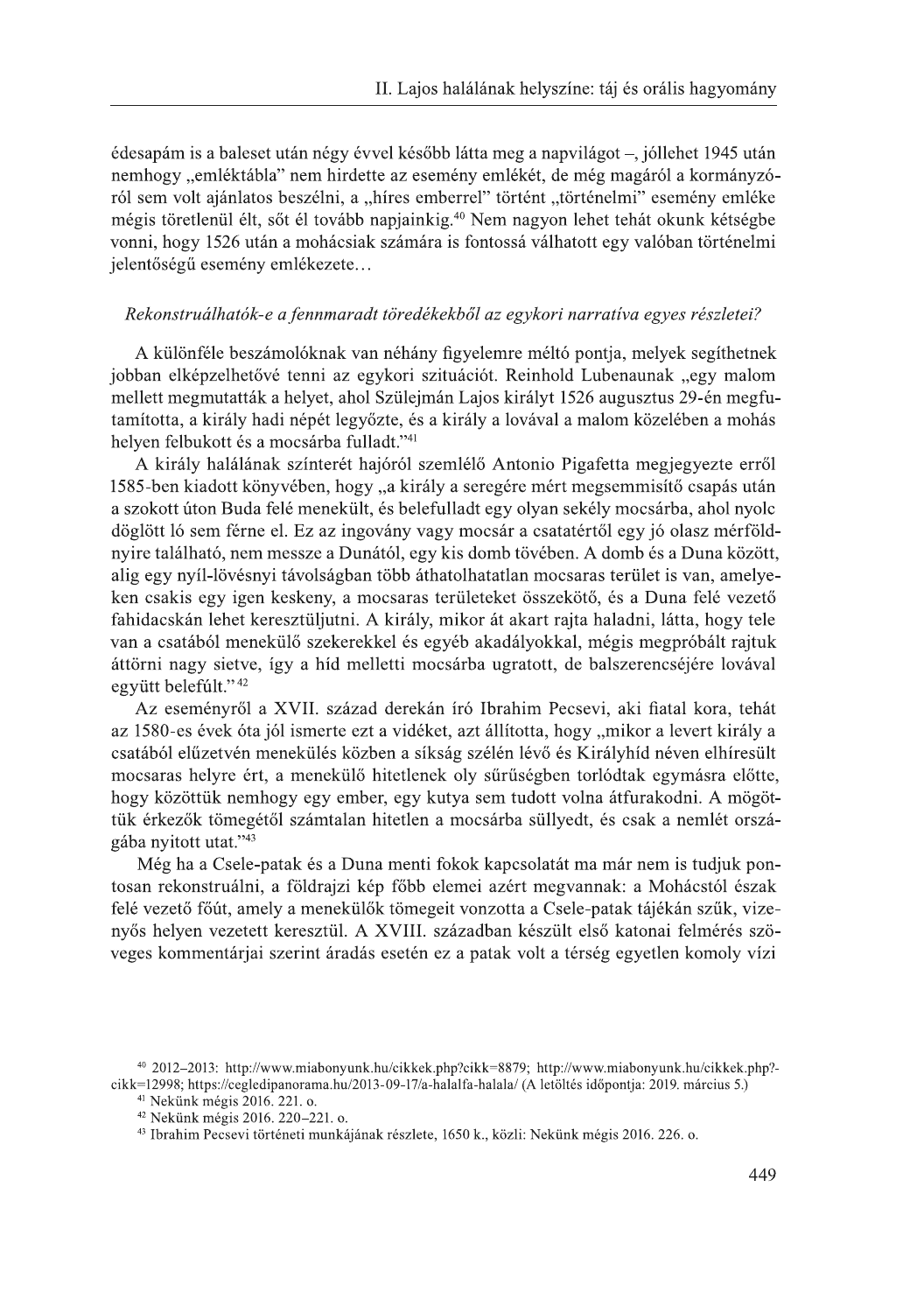akadálya, amelyen egy malom mellé épített hídon lehetett átkelni.<sup>44</sup> A malomgátak hídszerepe jól igazolható a térségből,<sup>45</sup> malom pedig már a török korban is volt errefelé a Csele-patakon.<sup>46</sup>

Az pedig, hogy az esőzéseknek köszönhetően a Csele igencsak meg volt duzzadya. a rajta átvezető híd áteresztő képessége pedig igen szerény lehetett, az a szultáni hadinapló csata utáni feljegyzéséből is kiderül: "Hétfő – miután a várost [Mohácsot]... felgyújtották, megindult a hadsereg és ikindi [a délutáni ima] idején ért az állomásra. Megindult a padisah [Szülejmán] is. Amint egy tavon – melynek vize a ló faráig ért – átkeltek, ott szálltak meg. Mivel csak egy helyen volt egy kis híd s az igás jószágok átkelésére nem volt alkalmas hely, ma a seregnek csak tized része kelt át."47 Azaz Pigafetta és Pecsevi információja akár helytálló is lehet a menekülők összetorlódó tömegéről, amely akár még az üldöző oszmán lovasság nélkül, önmagában is halálos veszedelmet jelenthetett II. Lajos számára, s amelyet a király – elválya a népesebb kíséretétől – csupán néhány híve kíséretében próbált meg sebtében kikerülni.<sup>48</sup> Így kerülhetett képbe azután a helyi emlékezetben a híd közelében álló malom épülete, s így juthatott II. Lajos kis csapata a hídtól keletre, a Duna felé eső ártéri területre, ahol valószínűleg szintén nem ők próbálkoztak első ízben átjutni észak felé. Legalábbis erre utalhattak később a helyszínen talált egyéb holtestek és Joachim Camerarius beszámolója is, aki arról értesült, "hogy a gázlót a menekülők tették tönkre, akik mintegy mélyedést vágtak a mederbe és az így már kevésbé volt járható."49

Vagyis az északra vezető töltésút, az utat keresztező Csele-patak, a rajta átvezető híd. valamint a közeli malom nyilván fontos szerepet játszott az 1526. augusztus 29-ei menekülésben, ami akár az egyes leírásokban szereplő tömeges emberhalálhoz is vezethetett - a király és kísérete azonban ettől nem túl nagy távolságra próbálhatta meg a menekülők kikerülését a Duna árterében. Az erről való tudás pedig még a XVII. században is közkeletű lehetett, mint azt Liszti Lászlónak 1653-ban írt Magyar Mars avagy Mohach mezjen történt veszedelemnek emlékezete című eposzának alábbi sorai is világosan érzékeltetik:

<sup>45</sup> Számos példát hoz rá *K. Németh* 2013. 121-151. o.

<sup>46</sup> 1552. Miklós deák malma: Başbakanlık Osmanlı Arşivi: Tapu 443. 315. o.; A keresztény tulajdonos neve, mint azonosító elnevezés, ez esetben az oszmán hódítás előtti tulajdonosra utalhat. (Sudár Balázs szíves közlése.) A folytonosság lehetőségét erősítik a Tolna-megyei példák is, lásd K. Németh – Máté 2014.

<sup>47</sup> A budai hadjárat állomásainak részletes leírása. In: Mohács 2006. 197. o.

<sup>48</sup> Ez lehet a magyarázata annak is, hogy Aczél István pozsony megyei csapatából Szalay János alispán 150 lovassal épségben hazatért a csata után: Mohács 2006. 167. o.

<sup>&</sup>lt;sup>44</sup> "Csely (vagyis Csele) patak 4 láb széles és 1-2 láb mély, mocsaras. Agyagos és homokos medre van. Északkeleti irányban a Csely patak malmánál álló épített hídnál, szemben azzal egy elpusztult kápolna nyomai láthatók, a patak a lovagság és a gyalogság számára is átjárható... A Csele felé vezető országút a legkisebb áradás alól is mentesül, mert mindegyik oldalán csatornákkal a víz levezethető, és az út magasított. Csupán a Csele pataknál, amikor a vize túl erősen ki-önt, lehet nagyon nehezen haladni." T. Mérey 2004. 109–110. o.

<sup>49</sup> Joachim Camerarius: A Magyarországon, Mohácsnál elszenvedett vereségről es Lajos király haláláról, 1541., közli: Nekünk mégis 2016. 208. o.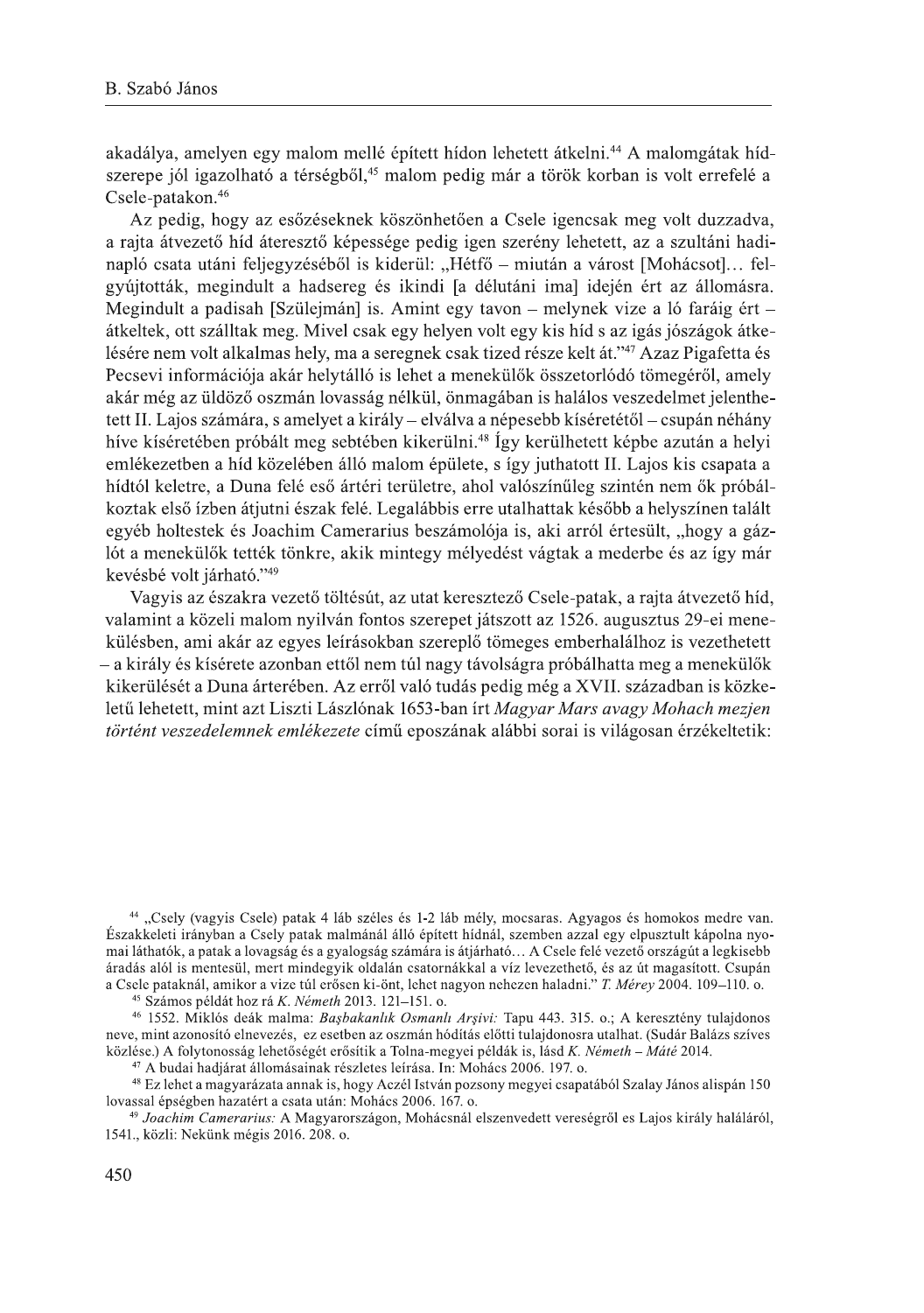"Moháczhoz közelre, czak fél mért földnire, vala egy föld-hasadás, Kit nagy vizzel töltöt, s ugyan teli öntöt Dunabéli áradás, Mint egy pasványos viz, avagy mocháros iz, s mint egy Duna szakadás

Cziliche falunál, s ennek határánál, vólt ez az vizbéli ér, Meredek partyai, s vadnak mély árkai, Duna arja hozzá fér, Futo Magyarokat, szegényt, s gazdagokat, itt a Török utol ér,

E' föld hasadásba, s viz áradásába, Király mind lovastól hólt, Minden fegyverestöl, és öltözetestöl, valamint az harczon vólt, Sok töb társaival, s futo Magyarival, itt fel-találtatot vólt."50

# **BIBLIOGRÁFIA**

| Andrásfalvy 1975.               | Andrásfalvy Bertalan: Duna mente népének ártéri gazdálko-<br>dása Tolna és Baranya megyében az ármentesítés befejezéséig.<br>(Tanulmányok Tolna megye történetéből 7.) Szekszárd, 1975.                                                                       |
|---------------------------------|---------------------------------------------------------------------------------------------------------------------------------------------------------------------------------------------------------------------------------------------------------------|
| AkO VII. 1991.                  | Anjou-kori Oklevéltár. Összeállította Blazovich László – Géczi<br>Lajos. VII. k. 1323. Budapest-Szeged, 1991.                                                                                                                                                 |
| <i>B.</i> Szabó 2016.           | B. Szabó János: A mohácsi vész. (A magyar történelem rejtélyei.)<br>Budapest, 2016.                                                                                                                                                                           |
| Baranya megye<br>1982.          | Baranya megye földrajzi nevei I/2. k. Szerk. Pesti János. Pécs,<br>1982.                                                                                                                                                                                      |
| $Botlik-Nemes-$<br>Tolvaj 2016. | Botlik Richárd – Nemes István – Tolvaj Balázs: Kétségeink II. Lajos<br>cseh- és magyar király (1506–1526) holttestének azonosításával<br>kapcsolatban. Orvostörténeti Közlemények, 62. (2016) 5–21. o.                                                        |
| Farkas 2016.                    | Farkas Gábor Farkas: II. Lajos király temetései. In: "Nekünk<br>mégis Mohács kell" II. Lajos király rejtélyes halála és különböző<br>temetései. Szerk. Farkas Gábor Farkas – Szebelédi Zsolt – Varga<br>Bernadett. Budapest, 2016. 125-138. o.                |
| K. Németh 2013.                 | K. Németh András: Vizek és vízgazdálkodás a középkori Tolna<br>megyében: I. Vízimalmok. Wosinsky Mór Múzeum Évkönyve, 35.<br>(2013)                                                                                                                           |
| K. Németh – Máté<br>2014.       | K. Németh András – Máté Gábor: Szempontok és példák a közép-<br>kori eredetű malmok és malomhelyek folytonosságának vizsgá-<br>latához. In: Középkori elemek a mai magyar anyagi kultúrában.<br>Szerk. Báti Anikó – Csoma Zsigmond. Budapest, 2014. 47–68. o. |

<sup>50</sup> Nekünk mégis 2016. 226-227. o.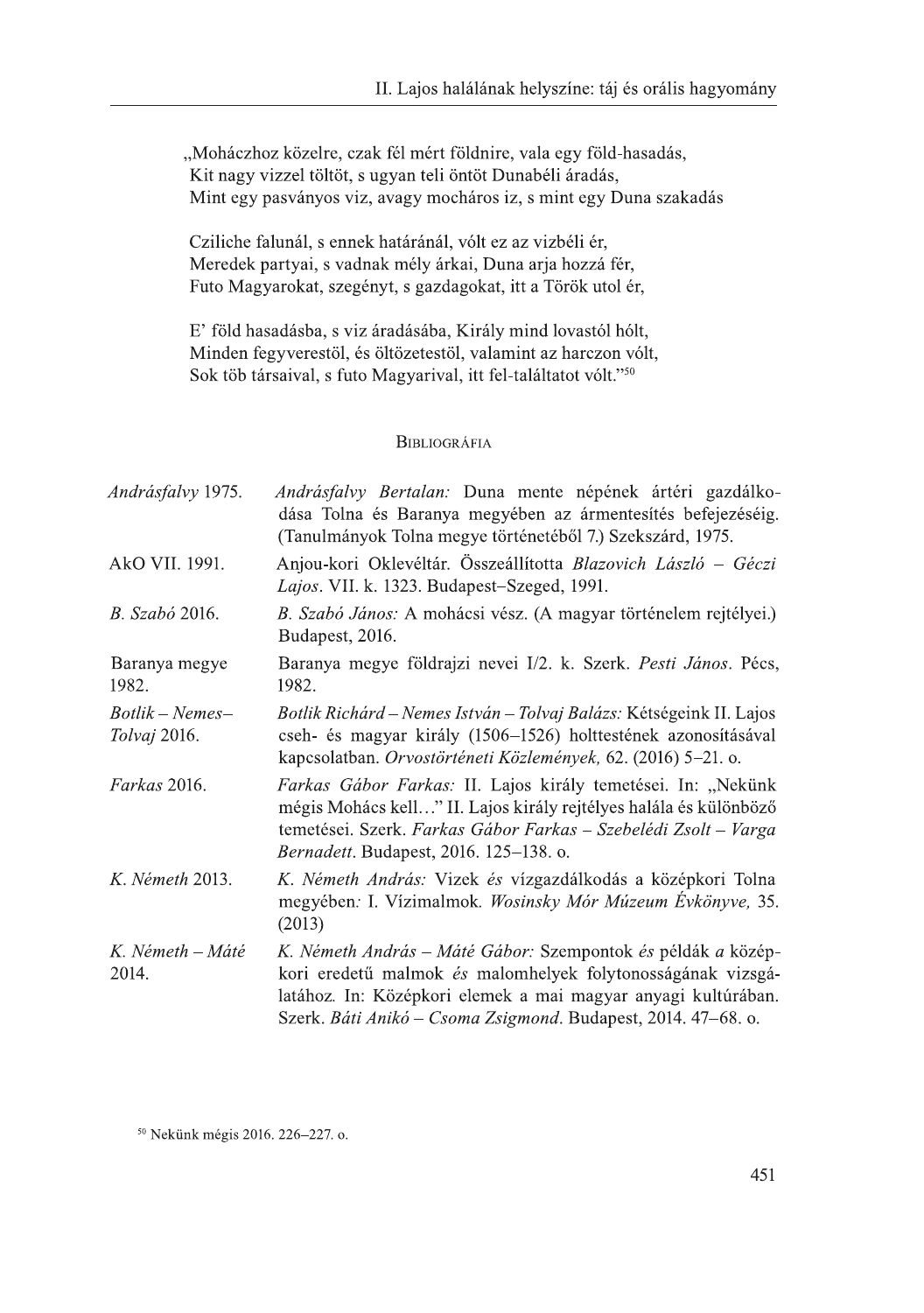| <i>Kasza</i> 2016.      | Kasza Péter: Holttest a patakban. In: "Nekünk mégis Mohács<br>kell" II. Lajos király rejtélyes halála és különböző temetései.<br>Szerk. Farkas Gábor Farkas – Szebelédi Zsolt – Varga Bernadett.<br>Budapest, 2016. 69–84. o. |
|-------------------------|-------------------------------------------------------------------------------------------------------------------------------------------------------------------------------------------------------------------------------|
| <i>Kiss</i> 1976.       | Kiss Béla: II. Lajos halála. Vigilia, 41. (1976) 507-512.                                                                                                                                                                     |
| MAMÜL                   | Magyar Művelődéstörténeti Lexikon. Középkor és kora újkor.<br>Szerk. Kőszeghy Péter – Tamás Zsuzsanna. I–XIV. k. Budapest,<br>2003-2014.                                                                                      |
| Mohács 2006.            | Mohács. Szerk. B. Szabó János. (Nemzet és emlékezet.) Budapest,<br>2006.                                                                                                                                                      |
| Nekünk mégis<br>2016.   | "Nekünk mégis Mohács kell" II. Lajos király rejtélyes halála és<br>különböző temetései. Szerk. Farkas Gábor Farkas – Szebelédi<br><i>Zsolt – Varga Bernadett.</i> Budapest, 2016.                                             |
| Nemes – Tolvaj<br>2014. | Nemes István – Tolvaj Balázs: II. Lajos magyar király (1506–1526)<br>holttestének megtalálása. Orvosi Hetilap, 2014. március 23. 475–480.                                                                                     |
| <i>T. Mérey</i> 2004.   | <i>T. Mérey Klára: Baranya megye települései az első katonai felmé-</i><br>rés idején. Pécs, 2004.                                                                                                                            |
| Tóth                    | Tóth Gergely: A "húszezer magyar mártír" napja. Az 1526. évi<br>török hadjárat és a mohácsi csata a kora újkori történetírásban<br>(I. rész: a 16. század történetírása). (Kézirat, megjelenés alatt.)                        |

#### János B. Szabó

# THE PLACE OF THE DEATH OF LOUIS II: LANDSCAPE AND ORAL TRADITION

#### (Abstract)

At least two verbal reports were born about the death of the king. One of them was presented to Queen Mary and the court by an eyewitness, royal chamberlain Ulrich Cettricz, and this one could be source of several later foreign reports, even in the cases where the relation of the report and the source is not clear. The other information package could come from the fishermen who buried the corpse of the king for the first time, and this lives on local traditions. The research paper examines the real bases and the relationship of these two traditions.